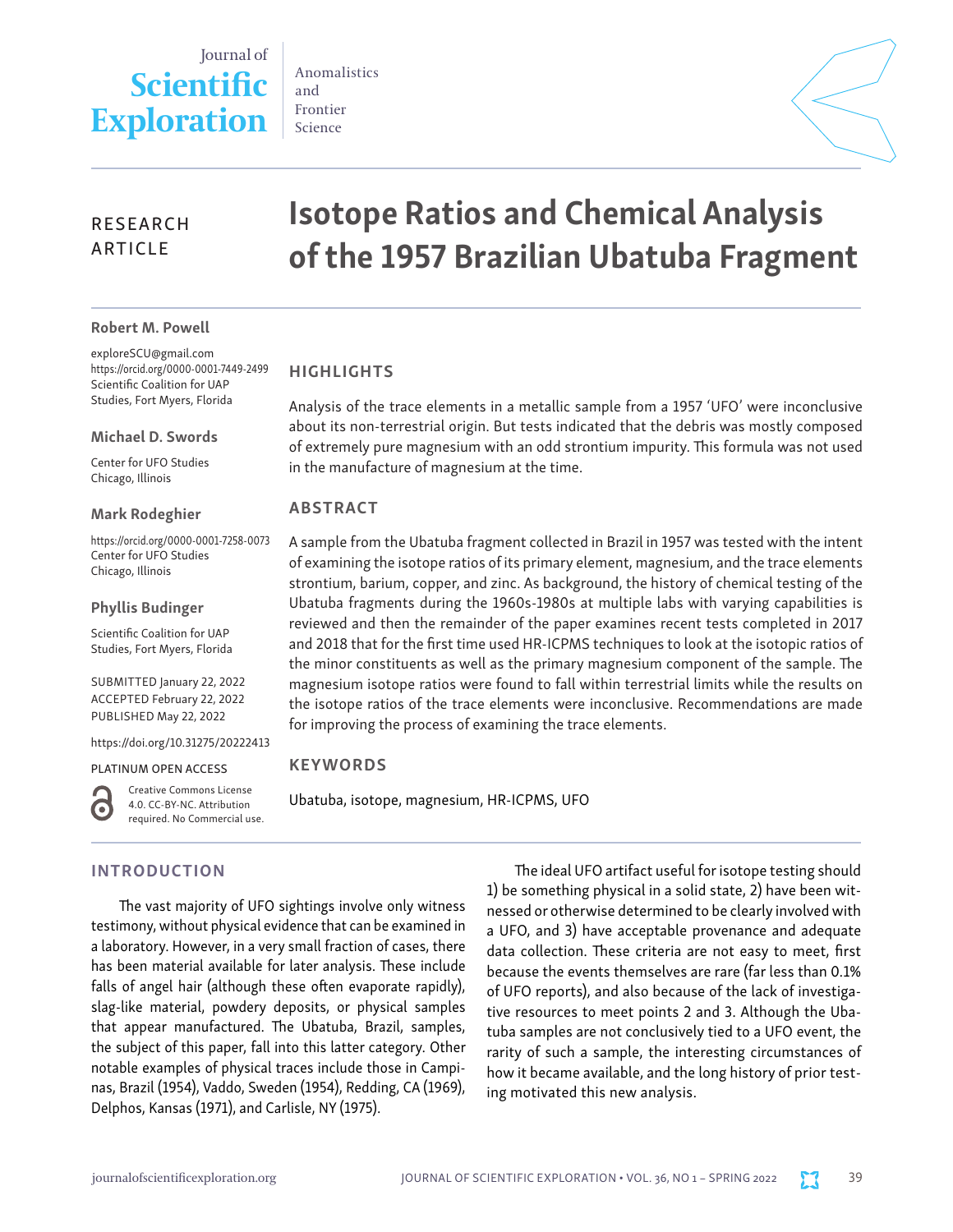#### Sample History

The Ubatuba sample originated in Brazil in mid-1957. It was first mentioned in a Rio de Janeiro newspaper, *El Globo*, on September 14, 1957, with the title "A Fragment from a Flying Disk!" Pieces of a supposed flying disk were provided to the newspaper by a subscriber whose name was illegible but wrote in a very educated manner. The subscriber claimed that he had been fishing near the coastal town of Ubatuba when he saw a flying disk that was climbing rapidly just before it exploded into a shower of thousands of fiery fragments. Most of the fragments fell into the sea except for a few that fell on the beach and were collected. Three samples of a very light, dull, grayish metal that were received by the newspaper were turned over to Dr. Olavo Fontes. Fontes had the samples tested in Brazil before he turned the samples over to Coral Lorenzen of the Aerial Phenomenon Research Organization in late 1957. In 1987 Lorenzen turned the samples over to Dr. Peter Sturrock of Stanford University. The latter is the source of the sample tested by the authors of this paper (Sturrock, 2001).

It is not possible to know if these samples originated from an unknown aerial explosion or from the town of Ubatuba, Brazil. We can only be reasonably confident that the sample originated in Brazil sometime before September 1957 as that is when the samples first appeared at the Brazilian newspaper office of *El Globo* (Sturrock, 2001). This paper will examine the possibility of whether the material has a possible extraterrestrial origin based on an examination of the isotope ratios of the elements within the sample. Independent of the history of the samples, the isotope ratios of the elements within the sample should fall within the range of elements that originate on Earth. The isotope distribution of elements vary across the planet and those ranges have been established (CRC, 1998–1999).

#### Bulk Chemical Makeup

Close to a dozen different labs examined the elemental makeup of the Ubatuba sample from the 1950s through the 1990s. The surface chemical constituents will be ignored due to the lack of proper handling and contamination from contact with the ground. The bulk chemical makeup of the material from various labs will be reviewed as these tests involve removal of surface coatings prior to analysis, which eliminates the surface contamination issues.

Dr. Fontes arranged for the first testing of these samples, completed in Brazil in November 1957 by a Brazilian government lab, the Mineral Production Lab. Tests on the material using a Hilger Spectrograph detected no

trace elements present, indicating 100% magnesium (Mg) as far as the equipment could determine (*APRO Bulletin,*  1960). This seems to be the origin of statements that the Ubatuba sample was extraterrestrial because it was 100% pure magnesium. This was an erroneous conclusion as the material was not truly pure Mg; the trace elements were not detectable with the equipment used in Brazil at the time (Sturrock, 2001).

The Ubatuba sample was next tested in September 1958 at Oak Ridge National Laboratories by chemists Dr. Ellison Taylor and Dr. Cyrus Feldman, physicist Dr. T. A. Welton, and metallurgist Dr. Robert Gray. The chemical analysis was made by burning a small amount of the sample with an arc and using an Applied Materials twometer grating spectroscope to measure the elemental makeup. The results showed an overall purity of the Mg measured as 99.8%. Trace elements detected included iron (Fe), silicon (Si), and aluminum (Al) in the 100–1000 parts per million (ppm) range and calcium (Ca) and copper (Cu) in the 1–10 ppm range. (It is worthwhile to note that two elements that will be found in future tests, barium (Ba) and strontium (Sr), could not be measured if below 1200 ppm.) In their report, the scientists noted that the sample had fissures within the Mg crystalline lattice that indicated oxidation at high temperature, supportive of the story as to how it was found (ORNL report, 1958). Indications of high temperature oxidation based on lattice inspections were also noted in later examinations of the material by two metallurgists (Walker & Johnson, 1970; Walker, 1992). It was also noted that the form of the Mg ruled out pyrotechnics, and the properties of Mg ruled out this being any type of aircraft or missile that had burned up in the atmosphere. Oak Ridge National Labs believed it could still be man-made and that the sample was sufficiently interesting that it warranted further study (ORNL report, 1958).

Dow Chemical was the next laboratory to test the samples, in December 1961. They used an electron beam that sputtered into the sample to a distance of 1-4 microns. The system's sensitivity was generally 1000 ppm but with lower levels of detection for certain elements. Results indicated the purity of the Mg at 99.98% with traces of Sr and Ba at 30 ppm and Ca at 100 ppm (Sturrock, 2001).

February 1968 was the year that the University of Colorado UFO Study (Condon Committee) under the supervision of Dr. Roy Craig evaluated the Ubatuba samples. Craig used the government's Alcohol & Tobacco Laboratory to complete the testing. The lab removed the surface areas of the sample with hydrochloric acid and then rinsed it in distilled water before they utilized neutron activation followed by measurement of gamma ray activity using gamma-ray spectroscopy to measure the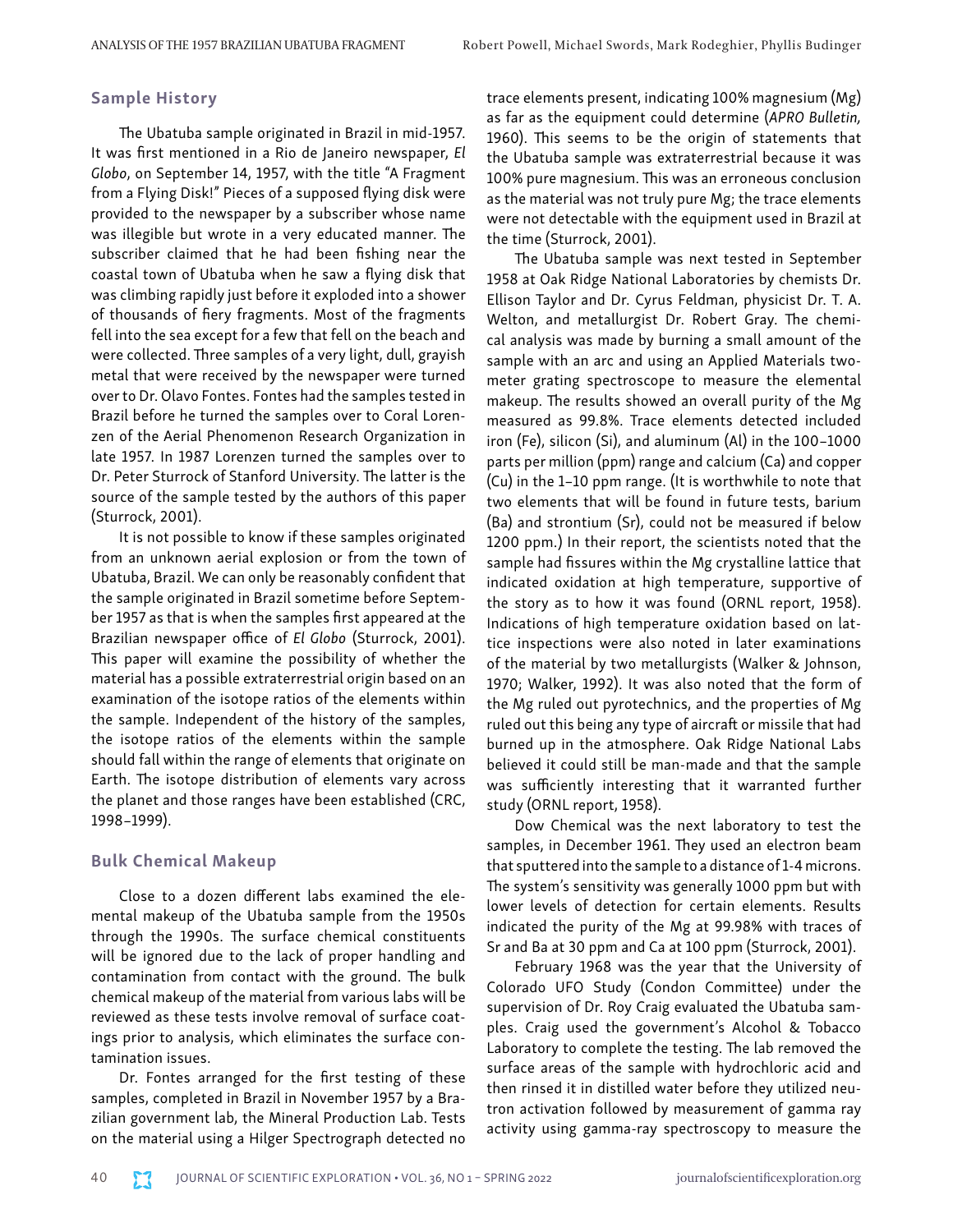sample's elemental makeup. The purity of the Mg was 99.9% with Sr at 500 ppm, Ba at 160 ppm, zinc (Zn) at 500 ppm, manganese (Mn) at 35 ppm, chromium (Cr) at 32 ppm, and copper (Cu) at 3 ppm. The lab's published measurement errors varied by element but they were all roughly +/–20% of the measured value. (NOLAT Report, 1968). Craig noted in the Condon report that the traces of Sr were not known to be added to commercial Mg (Condon Committee, 1968). This lab also measured the Mg isotope ratios, which will be discussed later in this paper.

The capability to test <100 ppm and parts per billion (ppb) levels of trace elements advanced considerably in the 1990s with the advent of the inductively coupled plasma mass spectrometer (ICP-MS). For background,

ICP-MS is a type of mass spectrometry that uses an inductively coupled plasma to ionize the sample. It atomizes the sample and creates atomic and small polyatomic ions, which are then detected . . . It can detect different isotopes of the same element, which makes it a versatile tool in isotopic labeling. (Wikipedia, 2022)

Sturrock had two samples tested in March 1997 by Elemental Research in Vancouver using a laser ablation ICP-MS. With this new technique 37 trace elements were detected. This is not unexpected as many of these elements were in the ppb range and almost any metal tested with such a system will have many trace contaminants. Only the significant trace elements will be discussed. Calcium was detected at 4600 ppm and 3230 ppm and titanium (Ti) at 283 ppm in one sample. The Ca is much higher than ever reported previously. It is likely that this is due to surface contamination as laser ablation vaporizes the sample from the surface downward. Surface analysis tests had shown large amounts of sodium (Na), Ca, Mn, and Ti all present in seawater, which was near where the samples were claimed to have been found. The more interesting trace contaminants in order of amount were as follows: Sr (916 ppm and 568 ppm), Ba (301 ppm and 248 ppm), Zn (27.8 ppm and 17.5 ppm), Cu (3.0 ppm and 16.6 ppm), tin (Sn) (7.7 ppm and 11.3 ppm), and lead (Pb) (7.1 ppm and 10.5 ppm) (Sturrock, 2001).

In summary, the Ubatuba sample's bulk constituents were approximately 99.8% Mg with the main two trace metals being Sr (500–000 ppm) and Ba (150-300 ppm). Present in smaller amounts were Zn (<100 ppm), Cu (3–20 ppm), and both Pb & Sn (7–11 ppm). The use of Sr as a trace element in Mg had been done by Dow Chemical but was not considered a normal practice during the time this sample was first obtained (Sturrock, 2001). Although finding such a pure form of Mg with trace levels of Sr in

Brazil in 1957 was very unusual and difficult to explain, this was not sufficient evidence to establish a non-terrestrial origin for the sample. The next tests discussed attempted to do that by examining the isotope ratios of the Mg in the Ubatuba sample.

## Isotopic Analysis of Mg

The value of isotopic analysis rests with the unique isotope ratios of elements that originate in different locations on earth, different time periods, other areas of our solar system, or in other star systems. We know the range of isotopes that can occur naturally on Earth, so unless a material is treated in such a way as to shift the isotope ratios of a given element, we expect it to fall within the normal terrestrial range. Elements that originate in meteorites, on the Moon, Mars, etc., will have slightly different isotope ratios for some of the elements such as Mg, Cr, Sr, Ba, Ti, and Ni due to the inhomogeneous development of the solar system's protoplanetary disk as well as the decay of 26Al (Paton et al., 2013; Young & Galy, 2004; Lugaro et al., 2018). A material from outside of our solar system would be expected to have even more variation in isotope ratios (Lugaro et al., 2018; Vangioni & Olive, 2019). The isotope ratio in and of itself cannot prove that an object has an extraterrestrial origin but it is a clue as to a material's origin.

The first analysis of Mg isotopes in the Ubatuba sample was done in February of 1968 by Craig as part of the Condon Committee and was performed using neutron activation by the National Office Laboratory of the Alcohol and Tobacco Division (NOLAT, 1968). The analysis looked at only one of the three isotopes of Mg, <sup>26</sup>Mg. As reference, the nominal terrestrial abundance values for these isotopes are: <sup>24</sup>Mg  $= 78.99\%$ , <sup>25</sup>Mg = 10.00%, <sup>26</sup>Mg = 11.01% (the abundances of the common isotopes of an element in a sample should add to 100.0%, so in the Ubatuba sample,  $^{24}Mg + ^{25}Mg + ^{26}Mg = 100.0\%$  within measurement error). The report indicated that the isotope abundance of  $26$ Mg was 14.3% with an error of 0.7% and noted that the value "is in reasonable agreement with 26Mg in the literature." (NOLAT, 1968) This statement is incorrect, and to further compound the error, Craig, in the Condon Committee report, left out the value obtained by the lab and simply stated (Condon Report, 1968), ". . . the Brazil sample did not differ significantly in  $26$ Mg isotope content from other magnesium samples (p. 142)." It is difficult to understand how Craig, with a PhD in chemistry, could have made this error, but he did. A chemist's bible, *The Handbook of Chemistry and Physics*, lists the nominal abundance of  $^{26}Mg$  as 11.01% (CRC, 1998–1999). The terrestrial range of this magnesium isotope is 10.99% to 11.03% (USGS, 2006). This gross error was not known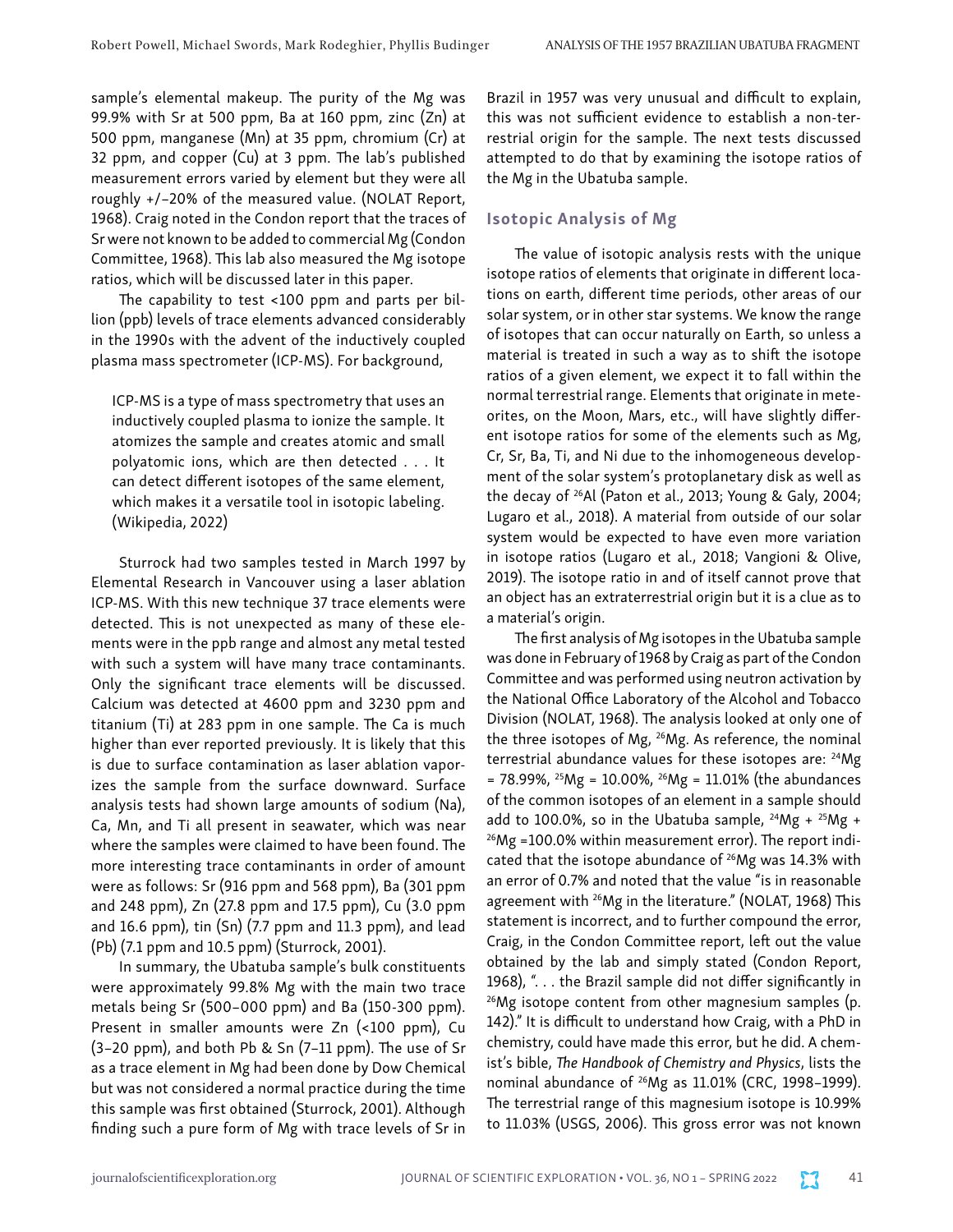until Dr. Michael Swords obtained and then reviewed the actual papers of Craig from the Texas A&M Cushing Library in 2008. A further error was found by Brad Sparks in 2018 when he noted that the lab calculations used the weight of the wrong Ubatuba sample (there were two samples prepared) and if the correct weight had been used then the 26Mg value would be 23.1% (Sparks, 2019). It is clear that whether the <sup>26</sup>Mg was 14.3% or 23.1%, this first attempt at measuring the isotope ratio was a failure.

The second analysis of Mg isotopes was done by Sturrock in the spring of 1997 and the testing was completed by Charles Evans and Associates using SIMS (Secondary Ion Mass Spectrometry) instrumentation. This analysis evaluated all three common magnesium isotopes. The exact values for each isotope obtained were not provided but instead the ratios of the isotopes were displayed in a chart that compared the ratio of  $26$ Mg/ $24$ Mg to  $25$ Mg/ $24$ Mg. Figure 1 (from Sturrock, 2001) shows these ratios for an Ubatuba sample as well as four different samples provided by DOW Chemical. Also plotted is the point corresponding to the ratios for the nominal values of the Mg isotopes: 26Mg/24Mg  $= 0.1394$  and <sup>25</sup>Mg/<sup>24</sup>Mg = 0.1266.

The last attempt to measure the magnesium isotopes was made later in 1997 by Sturrock using Elemental Research in Vancouver, Canada. They used a laser ablation ICP-MS. Sturrock indicated that there were results for two Ubatuba samples and two magnesium standards, one of which came from the National Institute of Standards and Technology (NIST). However, his paper displays results from only one of the Ubatuba samples, the two standard samples, and states the other Ubatuba results "looks" just like the other one. The three displayed magnesium isotope distributions look similar, indicating a terrestrial origin for the Ubatuba sample as shown in Figure 2 (from Sturrock, 2001). The data counts for the graphs are supplied in the paper but not the actual magnesium isotope percentages.

The authors have converted the data counts in Figure 2 into percentage values, which are shown in Table 1. Uncertainties for these ratios are not available as errors were not published with figure 2 in Sturrock (2001). Even so, the deviations of the values of the Ubatuba sample from the terrestrial norms are very small in magnitude and not inconsistent with a terrestrial source (differences could be due to the capability of the equipment used).

In summary, the three past attempts to measure magnesium isotopes in the Ubatuba samples have been inconclusive. We next report on more recent results using modern equipment that allows measurement of not only the magnesium isotopic distribution but the isotopic components of the trace metals in the sample that are in the 10–100 ppm range. This will allow for examination of more metals than just the magnesium which makes up 99.88% of the sample with trace metals accounting for the remaining 1200 ppm.



Figure 1. Plot of the determination of the isotope ratios <sup>25</sup>Mg/<sup>24</sup>Mg and <sup>26</sup>Mg/<sup>24</sup>Mg. From figure 1 from Sturrock (2001). (a) DOW CP is the DOW sample of triply sublimed magnesium used in the Colorado Project; (b) DOW A is a sample of triply sublimed magnesium supplied by DOW Chemical to Peter Sturrock; (c) SU-A is one of the Ubatuba samples; (d) Baker A is a magnesium standard used by the Johnson Space Flight Center; (e) DOW E is another sample of triply sublimed magnesium supplied by DOW Chemical to Peter Sturrock; and (f) the added green circle is the calculated nominal value based on the established nominal values for the 3 magnesium isotopes.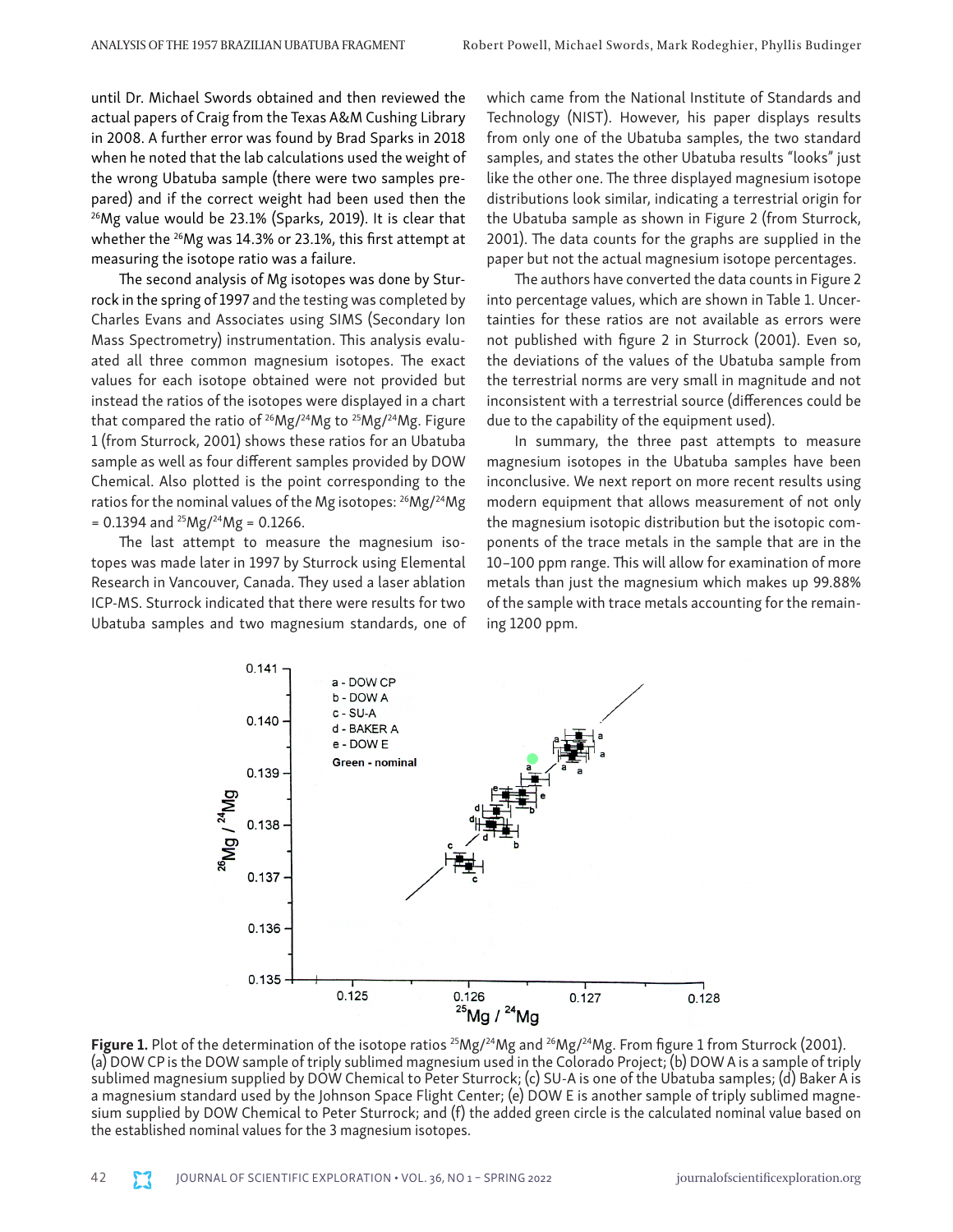

Figure 2. Isotope composition as determined by Elemental Research using ICP-MS (from figure 2 in Sturrock, 2001). Top display is of the Ubatuba Mg sample SU-H; center display is Mg sample ALFA-a; and bottom display is NIST sample ISO-A.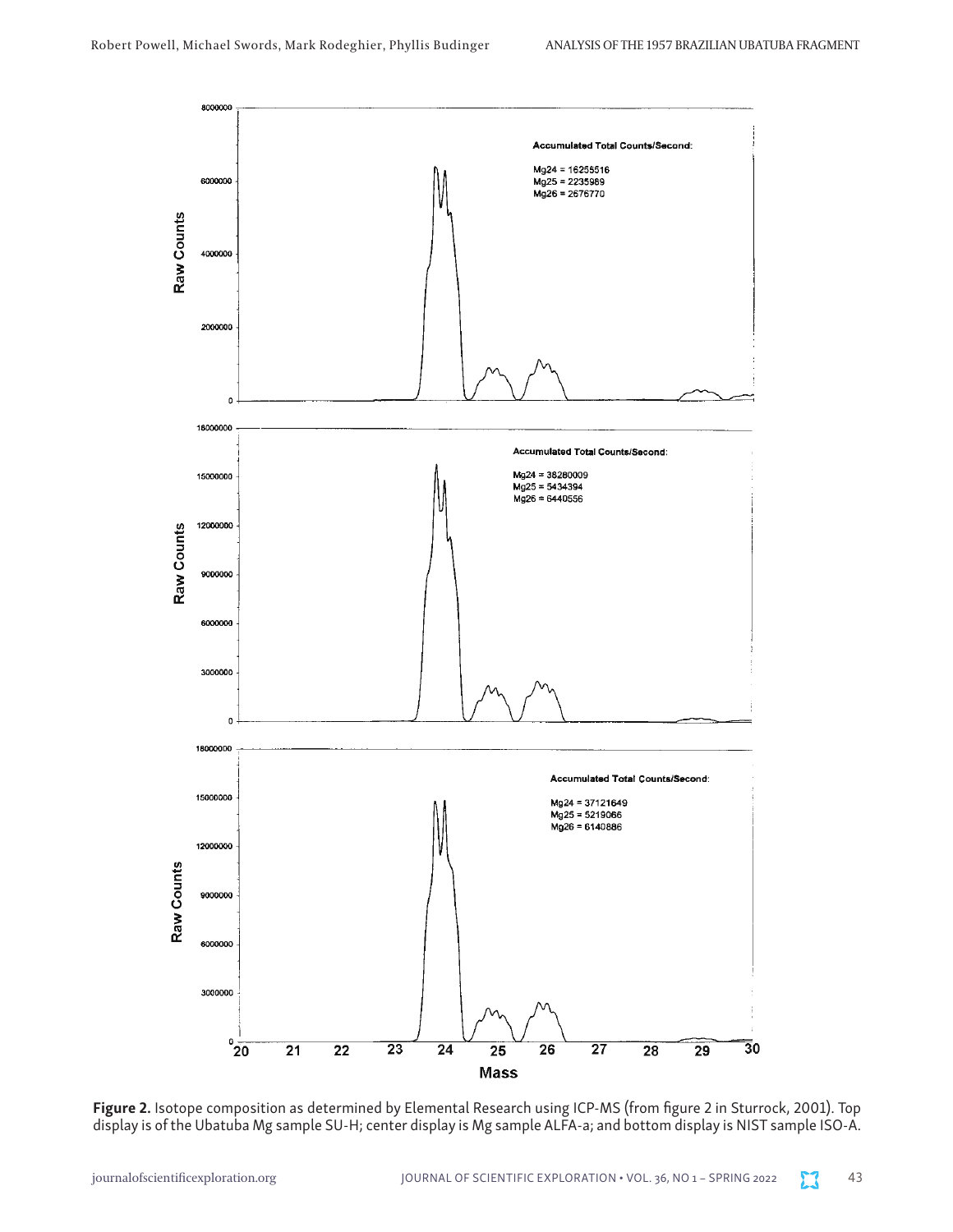TABLE 1. Mg isotope abundance for distributions shown in Figure 2.

| Isotope | <b>NIST Standard</b><br>ISO-A (%) | Ubatuba<br><b>SU-H (%)</b> | <b>Standard</b><br>Sample<br>ALFA-a $(%)$ |
|---------|-----------------------------------|----------------------------|-------------------------------------------|
| 24Mg    | 78.99                             | 79.25                      | 78.76                                     |
| 25Mg    | 10.00                             | 9.81                       | 10.07                                     |
| 26Mg    | 11.01                             | 10.99                      | 11.16                                     |

#### 2017–2018 ISOTOPIC ANALYSIS OF MG, SR, BA, ZN, AND CU

During the twenty years since the Ubatuba sample was last studied, the ability to analyze isotope ratios has improved significantly. Not only can the isotopes of Mg be analyzed, but so can the minor constituents that are in the 100–1000 ppm range. Based on the previous analysis of the chemical constituents of the Ubatuba sample, we identified the trace elements of Sr, Ba, Zn, and Cu as targets for isotope analysis.

Michael Swords obtained from Peter Sturrock a small piece from an original Ubatuba sample. Cerium Laboratories in Austin, Texas, was identified as the lab of choice to do the isotope analysis. Cerium has an ISO 17025 accredited laboratory for testing and calibration and is wellknown in the nanotechnology field. The instrument used for isotope analysis was their High Resolution Inductively Coupled Plasma Mass Spectrometer (HR-ICPMS) manufactured by Thermo Finnigan and known as the Finnigan Element2. The equipment is capable of measuring below parts per trillion levels of trace elements. This same system has been used to measure Pb isotopes in peat bogs (Krachler et al., 2004), Sr isotopes in sediments (Hulme et al., 2008), and is capable of separating most of the elemental isotopes (Element Series, 2020).

Two of us (MS and RP) met with Dr. Tim Hossain, the chief scientist at Cerium, along with the director of their lab and the chemist who would be running the HR-ICPMS. The sample and testing procedures were discussed and agreed upon. The sample was prepared in a Class-1 clean area, which means there is no more than one particle larger than 0.5 microns in size per cubic meter of air. It was agreed that 50 angstroms (5  $\times$  10<sup>-7</sup> cm) of the sample's outside surface would be removed in order to eliminate contaminates introduced from handling. From the cleaned sample 0.00570 grams was dissolved in 1% ultra-pure nitric acid at 22 °C for 30 minutes. The Sr, Cu, Zn, and Ba were diluted 100:1 while a solution to test the Mg was diluted 10,000:1. The latter was required due to the large amount of Mg making up the sample. Calibration of the HR-ICPMS was done using NIST traceable standards.

The more highly diluted Mg sample was tested first on July 28, 2017. The results are shown in Table 2. The <sup>26</sup>Mg abundance of 10.58% in the Ubatuba sample was substantively different from the nominal abundance of 11.01%. No standard error was provided by Cerium so we cannot conclude that the 26Mg abundance was outside of the terrestrial norm.

TABLE 2. Ubatuba sample Magnesium isotopes abundances from a 10,000:1 sample dilution from Cerium Labs with nominal abundance for comparison.

| <b>Isotope</b> | Nominal<br>Abundance (%) Unknown (%) | Ubatuba |
|----------------|--------------------------------------|---------|
| 24Mg           | 78.99                                | 79.31   |
| 25Mg           | 10.00                                | 10.10   |
| 26Mg           | 11.01                                | 10.58   |

The results of the isotope analysis on the lower concentration elements were received on September 8, 2017, and are shown in Table 3. Unfortunately, again no standard deviation error was provided by the lab.

Strontium had the most unusual variations with the Ubatuba 84Sr abundance at 0.74% compared to the nominal value of 0.56% and the <sup>86</sup>Sr at 9.10% compared to the nominal value of 9.86%.

Once these results were reviewed, we planned a second lab analysis of the same dissolved samples that had been originally prepared by Cerium Labs. This would provide independent verification of the Cerium results. We had hoped to use a university laboratory for the second analysis. Among the labs contacted were the University of Texas, Rice University, University of Maryland, and the University of Houston. We were unsuccessful in getting any university lab to commit to analyzing our sample once they asked about the source of the sample and were told it was of an unknown source of almost pure magnesium that had supposedly burned up in the atmosphere. Unsuccessful in the university arena, another commercial laboratory was chosen: ICP and ICP-MS Services in Cleveland, Ohio. The lab was run by Dr. Arthur Varnes and used a Thermo Scientific iCAP-Q inductively coupled plasma mass spectrometer.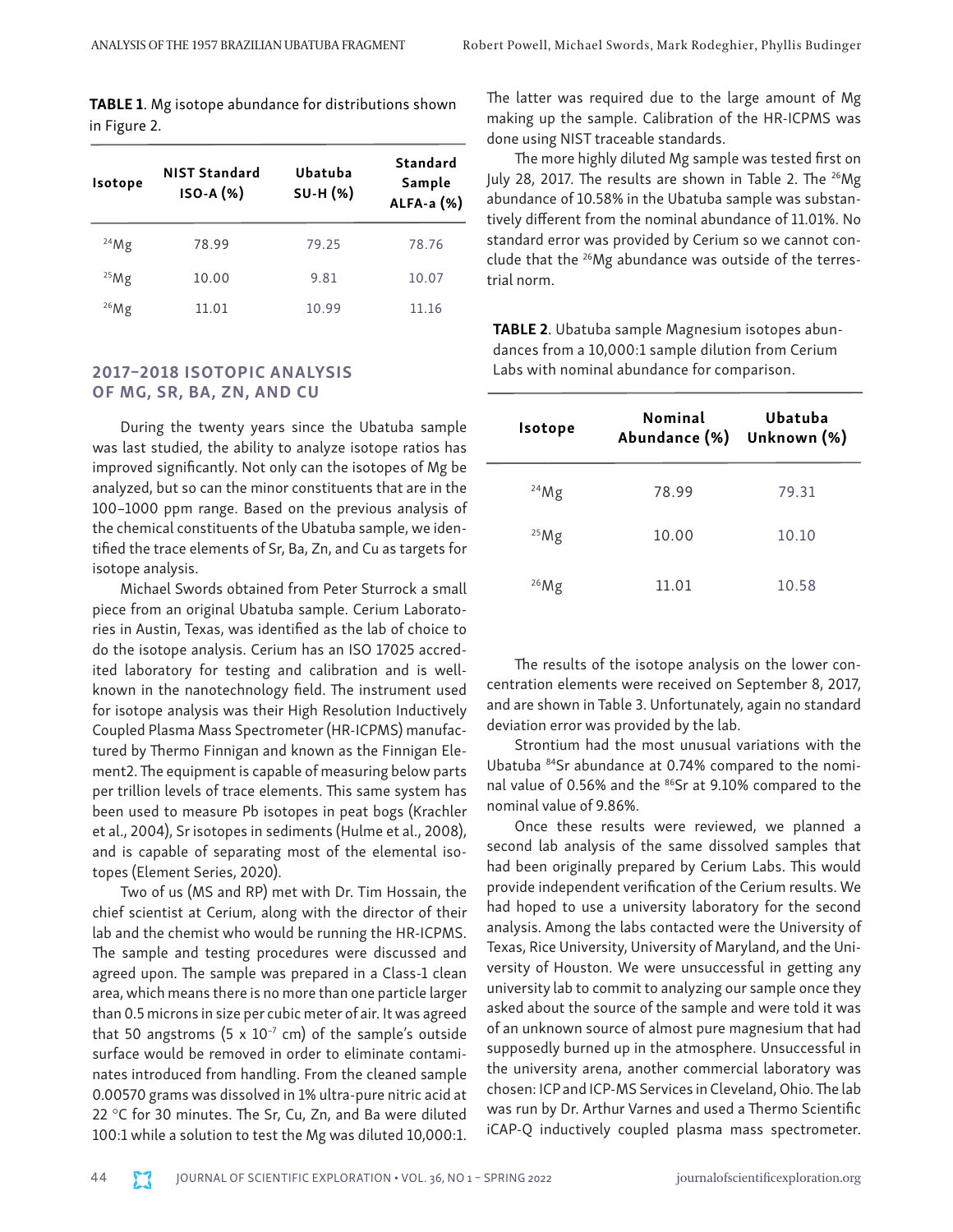|           | Isotope  | Nominal<br>Abundance (%) | Ubatuba<br>Unknown (%) | <b>Absolute Percent</b><br>Difference* |
|-----------|----------|--------------------------|------------------------|----------------------------------------|
|           | $84$ Sr  | 0.56                     | 0.74                   | 32%                                    |
| Strontium | 86Sr     | 9.86                     | 9.10                   | 8%                                     |
|           | $87$ Sr  | 7.00                     | 7.03                   | 0%                                     |
|           | 88Sr     | 82.58                    | 83.12                  | 1%                                     |
| Copper    | $63$ Cu  | 69.17                    | 70.26                  | 2%                                     |
|           | $65$ Cu  | 30.83                    | 29.74                  | 4%                                     |
| Zinc      | 64Zn     | 48.6                     | 49.41                  | 2%                                     |
|           | 66Zn     | 27.9                     | 27.73                  | $1\%$                                  |
|           | 67Zn     | 4.1                      | 4.09                   | 0%                                     |
|           | 68Zn     | 18.8                     | 18.77                  | 0%                                     |
| Barium    | 134Ba    | 2.42                     | 2.28                   | 6%                                     |
|           | 135Ba    | 6.59                     | 6.27                   | 5%                                     |
|           | $136$ Ba | 7.85                     | 7.55                   | 4%                                     |
|           | 137Ba    | 11.23                    | 10.85                  | 3%                                     |
|           | 138Ba    | 71.7                     | 73.05                  | 2%                                     |

TABLE 3. Ubatuba sample Strontium, Copper, Zinc and Barium Isotopes abundances from a 100:1 sample dilution from Cerium Labs with nominal abundances for comparison.

\* Absolute percent difference = (Abs(Unknown – Nominal)/Nominal)\*100

The ICP-MS used was calibrated based on NIST traceable reference solutions with concentrations of Ba, Cu, Mg, Sr, and Zn in the 1000 ppm range. The lab report from ICP-MS Services was received on July 3, 2018.

The results of the Mg isotopic abundances will be examined first. Table 4 shows for comparison the same information as Table 2 plus the addition of the results from ICP-MS Services in Cleveland, which included information on error of measurement allowing us to calculate a 95% confidence interval. The Cleveland results are consistent with terrestrial abundances for 26Mg and 25Mg, although not quite for 24Mg. As noted earlier, non-terrestrial sources can lead to different abundances. For example, from results of models reported in Vangioni and Olive (2019), we calculate the abundances produced by a star with 15 solar masses (only stars with 2 or more solar masses produce magnesium) as  $^{24}Mg = 82.4\%$ ,  $^{25}Mg = 8.7\%$ ,  $^{26}Mg = 8.91\%$ , quite different from terrestrial values. Conversely, abundances for stars in the Hyades cluster are very close to terrestrial

values because these stars are in the Local Group with the Sun (Yong et al., 2004).

It is most useful to look at the ratio of 26Mg and 25Mg to the dominant form 24Mg to determine possible origin. This was first examined by Sturrock as shown in Figure 1. Figure 3 includes this same information, with additional data for Mg isotopes from a meteorite, Dead Sea Mg, Amazon River Mg, and the North Atlantic as well as the values obtained on the Ubatuba sample from the Austin and Cleveland labs. The results from the Cleveland lab fall on the same diagonal line as other terrestrial samples while the Austin lab falls well off the line. Since both of these labs are measuring the same sample solute, it is most likely that some error occurred in the measurement of the Mg isotopes by the Austin lab. (As comparison to a potential non-terrestrial source, the point corresponding to the two ratios derived from the abundances reported above for a 15 solar mass star falls well outside the plot area.)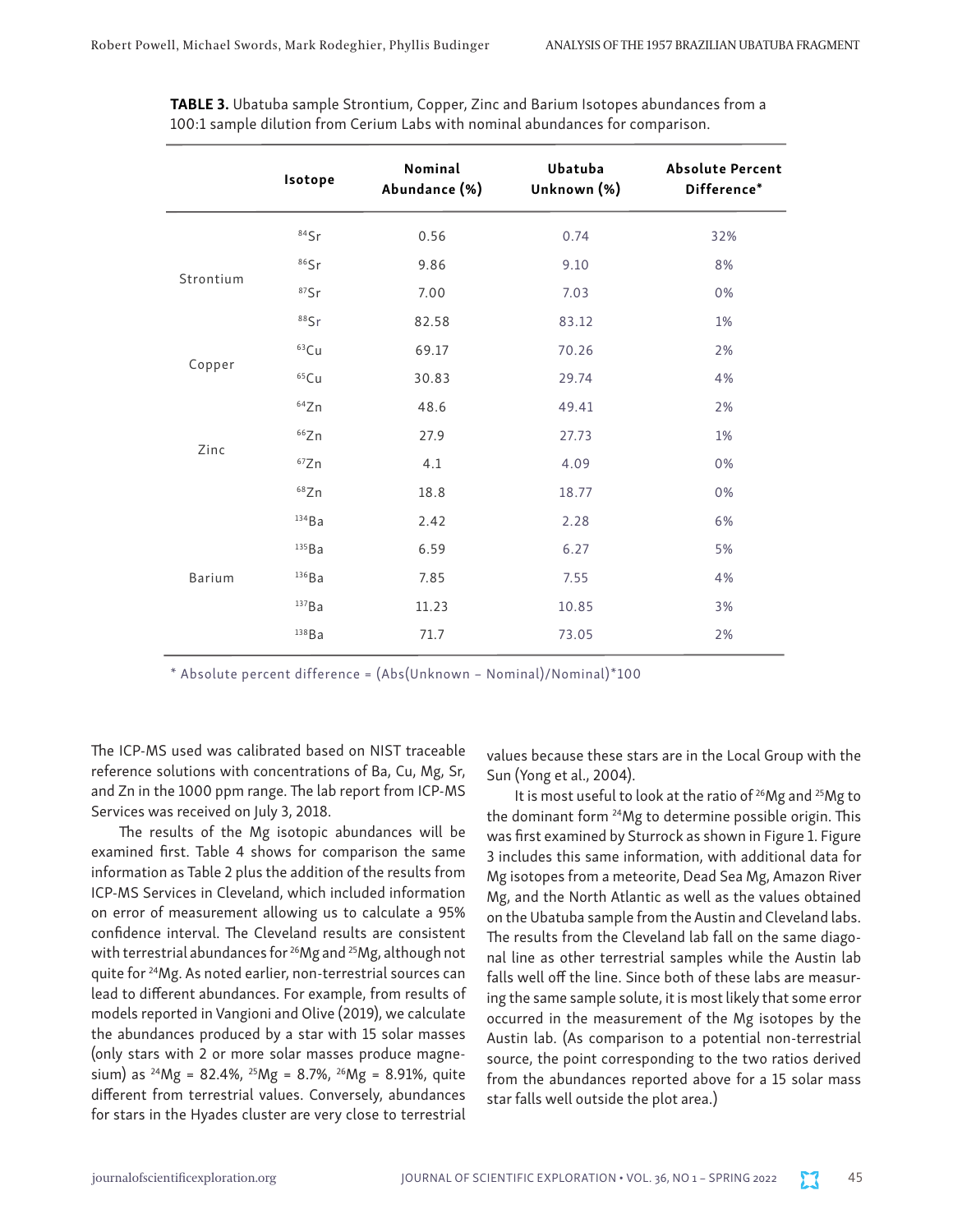TABLE 4. Ubatuba sample Magnesium isotopes abundances in 10,000:1 sample dilution from Austin and Cleveland labs with nominal abundances for comparison*.*

| Isotope | <b>Nominal Abun-</b><br>dance (%) | Ubatuba<br>Unknown<br>Austin (%) | Ubatuba<br>Unknown Cleve-<br>land (%) | Cleveland 95%<br>Confidence<br>Interval |
|---------|-----------------------------------|----------------------------------|---------------------------------------|-----------------------------------------|
| 24Mg    | 78.99                             | 79.31                            | 79.28                                 | $79.16 - 79.40$                         |
| 25Mg    | 10.00                             | 10.10                            | 9.94                                  | $9.64 - 10.24$                          |
| 26Mg    | 11.01                             | 10.58                            | 10.85                                 | $10.70 - 11.00$                         |



**Figure 3**. Magnesium isotope fractionation, plot of ratio of <sup>26</sup>Mg/<sup>24</sup>Mg with ratio of <sup>25</sup>Mg/<sup>24</sup>Mg from a variety of samples.

The other trace isotopes measured by ICP-MS Services are listed along with the results from Cerium Labs in Table 5. Given the results for Mg we place more weight on the ICP-MS Services analysis. There is no consistent variation between the two labs as compared to the nominal terrestrial isotope abundance measured for the various elements. 84Sr and 87Sr were below nominally measured terrestrial values as measured by ICP-MS Services yet the Cerium Lab value for those isotopes were above the nominal terrestrial values. The same can be seen with some of the Zn isotopes. ICP-MS Services measured <sup>64</sup>Zn as below the nominal value for the Ubatuba sample and measured  $67Zn$  and  $68Zn$  above the nominal values while Cerium Labs measured 64Zn above the nominal value and the rest of the Zn isotopes as meeting the nominal terrestrial values.

# DISCUSSION AND CONCLUSIONS

One of the key lessons from this paper are the difficulties inherent in identifying whether the elements in a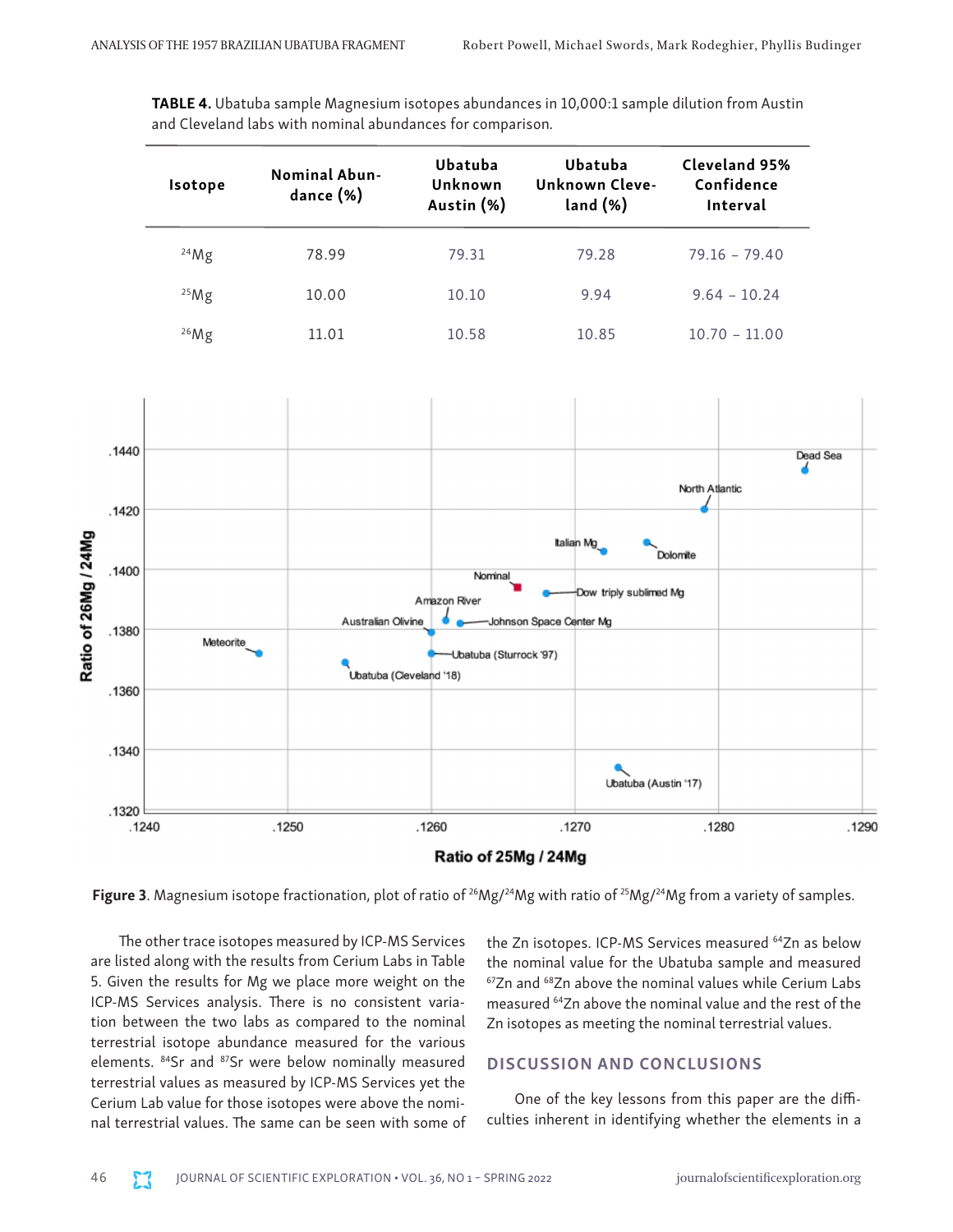| Element       | Isotope    | Nominal Abundance (%) | Ubatuba<br>Unknown<br>Austin (%) | Ubatuba<br>Unknown<br>Cleveland (%) |
|---------------|------------|-----------------------|----------------------------------|-------------------------------------|
| Strontium     | $84$ Sr    | 0.56                  | 0.74                             | $0.53 + (-0.01)$                    |
|               | $86$ Sr    | 9.86                  | 9.10                             | $9.85 + (-0.31)$                    |
|               | $87$ Sr    | 7.00                  | 7.03                             | $6.83 + / - 0.05$                   |
|               | 88Sr       | 82.58                 | 83.12                            | $82.77 + (-0.32)$                   |
| Copper        | $63$ Cu    | 69.17                 | 70.26                            | $69.14 + / -0.47$                   |
|               | 65Cu       | 30.83                 | 29.74                            | $30.86 + (-0.42)$                   |
| Zinc          | $64$ Zn    | 48.6                  | 49.41                            | $46.99 + / - .024$                  |
|               | 66Zn       | 27.9                  | 27.73                            | $28.00 +/- 0.13$                    |
|               | 67Zn       | 4.1                   | 4.09                             | $4.37 + (-0.04)$                    |
|               | 68Zn       | 18.8                  | 18.77                            | $19.70 + (-0.20)$                   |
| <b>Barium</b> | 134Ba      | 2.42                  | 2.28                             | $2.41 + / - 0.01$                   |
|               | $^{135}Ba$ | 6.59                  | 6.27                             | $6.65 + / - 0.03$                   |
|               | $136$ Ba   | 7.85                  | 7.55                             | $7.85 + (-0.04)$                    |
|               | 137Ba      | 11.23                 | 10.85                            | $11.21 + (-0.08)$                   |
|               | 138Ba      | 71.7                  | 73.05                            | $71.67 + (-0.10)$                   |

TABLE 5. Ubatuba sample Sr, Cu, Zn, Ba Isotopes abundance in 100:1 sample dilution from Austin & Cleveland labs with nominal abundances for comparison. Standard deviation included for Cleveland data.

material are composed of isotopes that match the nominal terrestrial isotope values. One of the primary challenges is identifying two labs with sufficient experience in measuring specific isotopes so that duplicate results can be verified. Although both labs were very experienced in the use of HR-ICPMS and ICPMS systems, neither were experts in the specific isotopes being measured. This is a real challenge as most labs with experience in isotopic analysis of specific elements are at universities. Most of these labs have their own projects and it is difficult to get a university lab to do an analysis on an outside project especially if the sample source is tied to a subject that is not of interest to the university, and perhaps as controversial as the UFO phenomenon. As the demand for isotopic analysis increases, hopefully there will be an increase in the expertise at commercial labs as these are less concerned with sample origin.

The difficulty in obtaining consistent isotope values in the trace metals between the two labs may be related to the high concentration of Mg in the samples which was three orders of magnitude greater than the trace metals. This can lead to swamping of the HR-ICPMS detector

sensitivity at the expense of the trace metal isotopic analysis. Should the Ubatuba samples be tested again, it would be advisable to chemically separate the heavier trace isotopes from the Mg so that all elements in the sample tested are in the same concentration range. Low ppm levels of trace elements can be tested effectively once separated and there now exist even more accurate testing capability with multiple collectors on a HR-ICPMS. These systems are known as Multicollector Inductively Coupled Plasma Mass Spectrometers (MC-ICPMS) and most exist at universities that do isotope analysis.

No conclusion can be drawn from the data obtained from Cerium Labs and ICPMS-Services as to whether the Ubatuba sample consists of trace elements whose isotopes do not match the normal range of terrestrial isotopic ratios. Although both labs found isotope distributions outside of normal terrestrial values, the lab values were not consistent with each other.

One definite strangeness with the Ubatuba sample does remain. All testing consistently indicates that the Ubatuba sample is 99.88% pure magnesium with traces of Sr, Ba, Zn, and Cu. The strontium impurity is not a normal